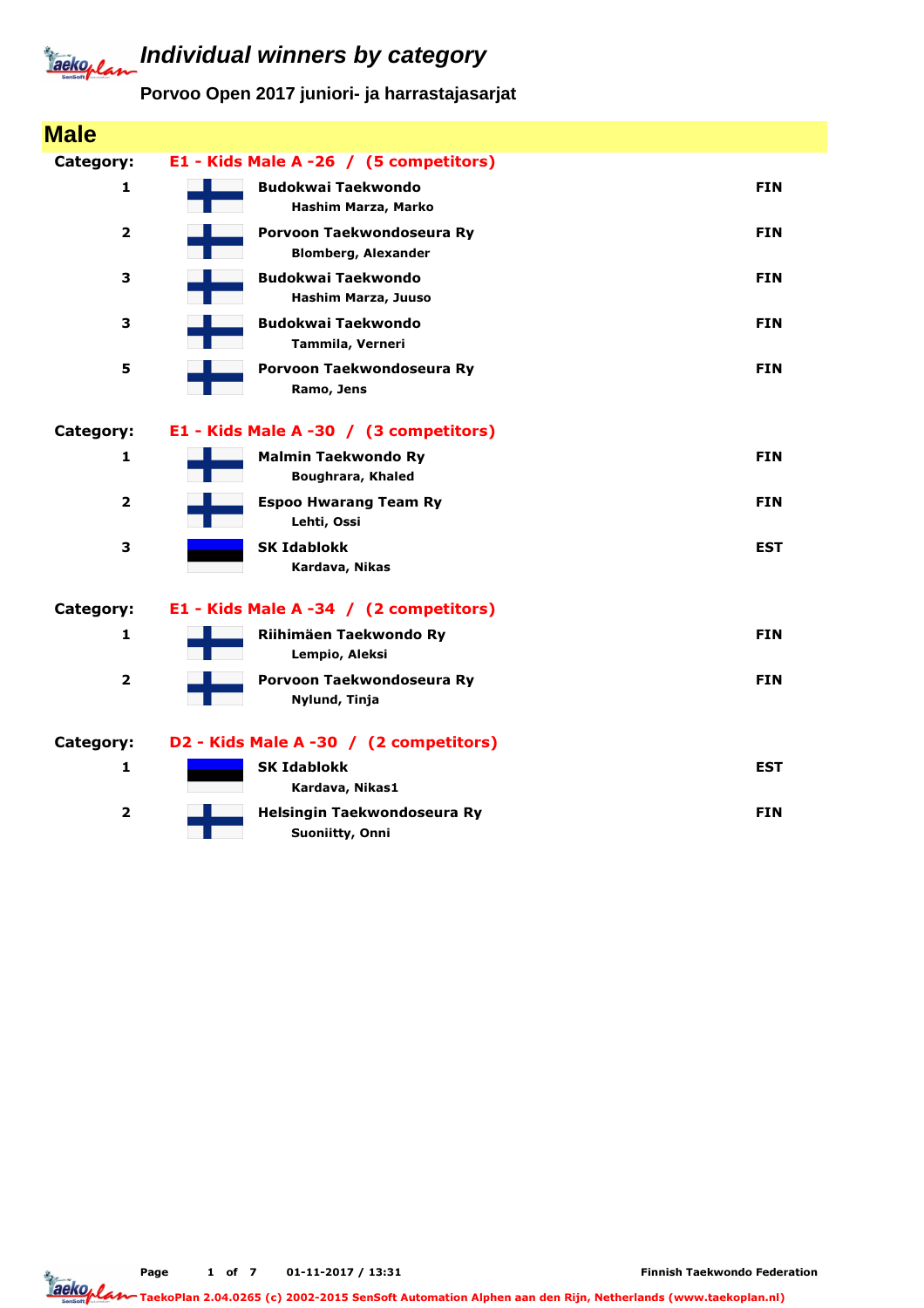## **Individual winners by category** Jackoplan

**Porvoo Open 2017 juniori- ja harrastajasarjat**

| <b>Male</b>             |                                                       |            |
|-------------------------|-------------------------------------------------------|------------|
| Category:               | D2 - Kids Male A -35 / (11 competitors)               |            |
| 1                       | Helsingin Taekwondoseura Ry<br>Hakulinen, Aaro        | <b>FIN</b> |
| $\overline{\mathbf{2}}$ | Forssan Taekwondoseura Ry<br>Husu, Niilo              | <b>FIN</b> |
| 3                       | Herttoniemen Taekwondo Hwang<br>Iamruang, Benjamin    | <b>FIN</b> |
| 3                       | <b>Espoo Hwarang Team Ry</b><br>Eskola, Elmo          | <b>FIN</b> |
| 5                       | Herttoniemen Taekwondo Hwang<br>Kaasinen, Lassi       | <b>FIN</b> |
| 5                       | <b>Espoo Hwarang Team Ry</b><br>Lievonen, Madis       | <b>FIN</b> |
| 5                       | Herttoniemen Taekwondo Hwang<br>Boudissa, Farid       | <b>FIN</b> |
| 5                       | Herttoniemen Taekwondo Hwang<br>Martikainen, Luca     | <b>FIN</b> |
| 9                       | Porvoon Taekwondoseura Ry<br>Hjort, Sebastian         | <b>FIN</b> |
| 9                       | Helsingin Itsepuolustuskoulu<br>Jaakola, Tapsa        | <b>FIN</b> |
| 9                       | <b>Budokwai Taekwondo</b><br>Hashim Marza, Salah      | <b>FIN</b> |
| Category:               | D2 - Kids Male A -40 / (5 competitors)                |            |
| 1                       | Porvoon Taekwondoseura Ry<br>Teranen, Teemu           | <b>FIN</b> |
| $\overline{\mathbf{2}}$ | <b>Espoo Hwarang Team Ry</b><br>Tiittanen, Marc       | <b>FIN</b> |
| 3                       | Helsingin Taekwondoseura Ry<br>Suoniitty, Henry       | <b>FIN</b> |
| З                       | <b>Espoo Hwarang Team Ry</b><br>Diaz, Carlos          | <b>FIN</b> |
| 5                       | <b>Espoo Hwarang Team Ry</b><br>Bhupathiraju, Leel    | <b>FIN</b> |
| Category:               | D2 - Kids Male A -45 / (2 competitors)                |            |
| 1                       | <b>SK Idablokk</b><br>Eskel, Reigo                    | <b>EST</b> |
| $\overline{\mathbf{2}}$ | Herttoniemen Taekwondo Hwang<br>Tervahartiala, Alvari | <b>FIN</b> |
| Category:               | D1 - Kids Male A -30 / Bantam (2 competitors)         |            |
| 1                       | Taekwondo Nurmijarvi<br>Suhola, Nooa                  | <b>FIN</b> |
| $\overline{\mathbf{2}}$ | Herttoniemen Taekwondo Hwang<br>Vainiomoki, Henri     | <b>FIN</b> |
|                         |                                                       |            |

TaekoPlan 2.04.0265 (c) 2002-2015 SenSoft Automation Alphen aan den Rijn, Netherlands (www.taekoplan.nl)

Jackoplan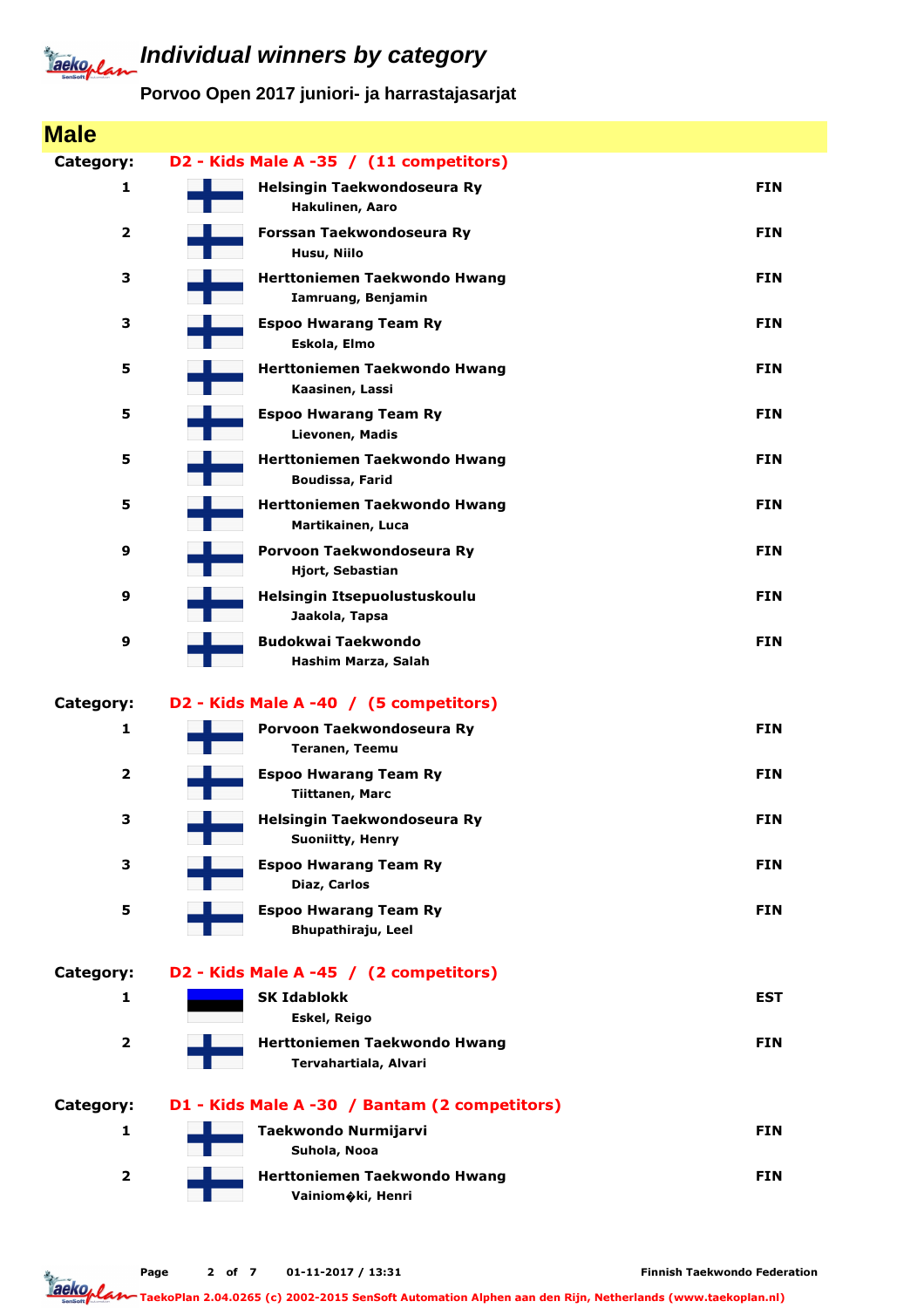## **Individual winners by category** Jackeplan

**Porvoo Open 2017 juniori- ja harrastajasarjat**

| <b>Male</b>             |                                                    |            |
|-------------------------|----------------------------------------------------|------------|
| Category:               | D1 - Kids Male A -34 / Feather (3 competitors)     |            |
| 1                       | Porvoon Taekwondoseura Ry<br>Pihlaja, Vaino        | <b>FIN</b> |
| $\overline{\mathbf{2}}$ | Helsingin Taekwondoseura Ry<br>Poyhonen, Felipe    | <b>FIN</b> |
| 3                       | <b>SK Idablokk</b><br>Salmus, Markus               | <b>EST</b> |
| Category:               | C2 - Kids Male A -44 / Fly (8 competitors)         |            |
| 1                       | Taekwondourheilijat 2011<br>Koskelainen, Aleksi    | <b>FIN</b> |
| $\overline{\mathbf{2}}$ | Taekwondourheilijat 2011<br>Nowrouzi, Kian         | <b>FIN</b> |
| 3                       | Helsingin Itsepuolustuskoulu<br>Lehtinen, Valtteri | <b>FIN</b> |
| 3                       | <b>Espoo Hwarang Team Ry</b><br>Gujar, Vignesh     | <b>FIN</b> |
| 5                       | <b>Hnmky Taekwondo</b><br><b>Topelius, Tuomas</b>  | <b>FIN</b> |
| 5                       | Taekwondo Nurmijarvi<br>Myllynen, Niko             | <b>FIN</b> |
| 5                       | Helsingin Itsepuolustuskoulu<br>Lehtonen, Miska    | <b>FIN</b> |
| 5                       | Helsingin Itsepuolustuskoulu<br>Kaukolahti, Jesse  | <b>FIN</b> |
| Category:               | C2 - Kids Male A -56 / Feather (2 competitors)     |            |
| 1                       | <b>Hnmky Taekwondo</b><br>Pensala, Ilmari          | <b>FIN</b> |
| 2                       | Helsingin Itsepuolustuskoulu<br>Paunonen, Jonatan  | <b>FIN</b> |
| Category:               | C2 - Kids Male A -62 / Light (2 competitors)       |            |
| 1                       | <b>Espoo Hwarang Team Ry</b><br>Salminen, Vertti   | <b>FIN</b> |
| $\overline{\mathbf{2}}$ | Helsingin Taekwondoseura Ry<br>Parviainen, Miro    | <b>FIN</b> |
| Category:               | C2 - Kids Male A +62 / Welter (2 competitors)      |            |
| 1                       | Helsingin Itsepuolustuskoulu<br>Vyyrylainen, Miika | <b>FIN</b> |
| $\overline{\mathbf{2}}$ | Helsingin Taekwondoseura Ry<br>Puss, Magnus        | <b>FIN</b> |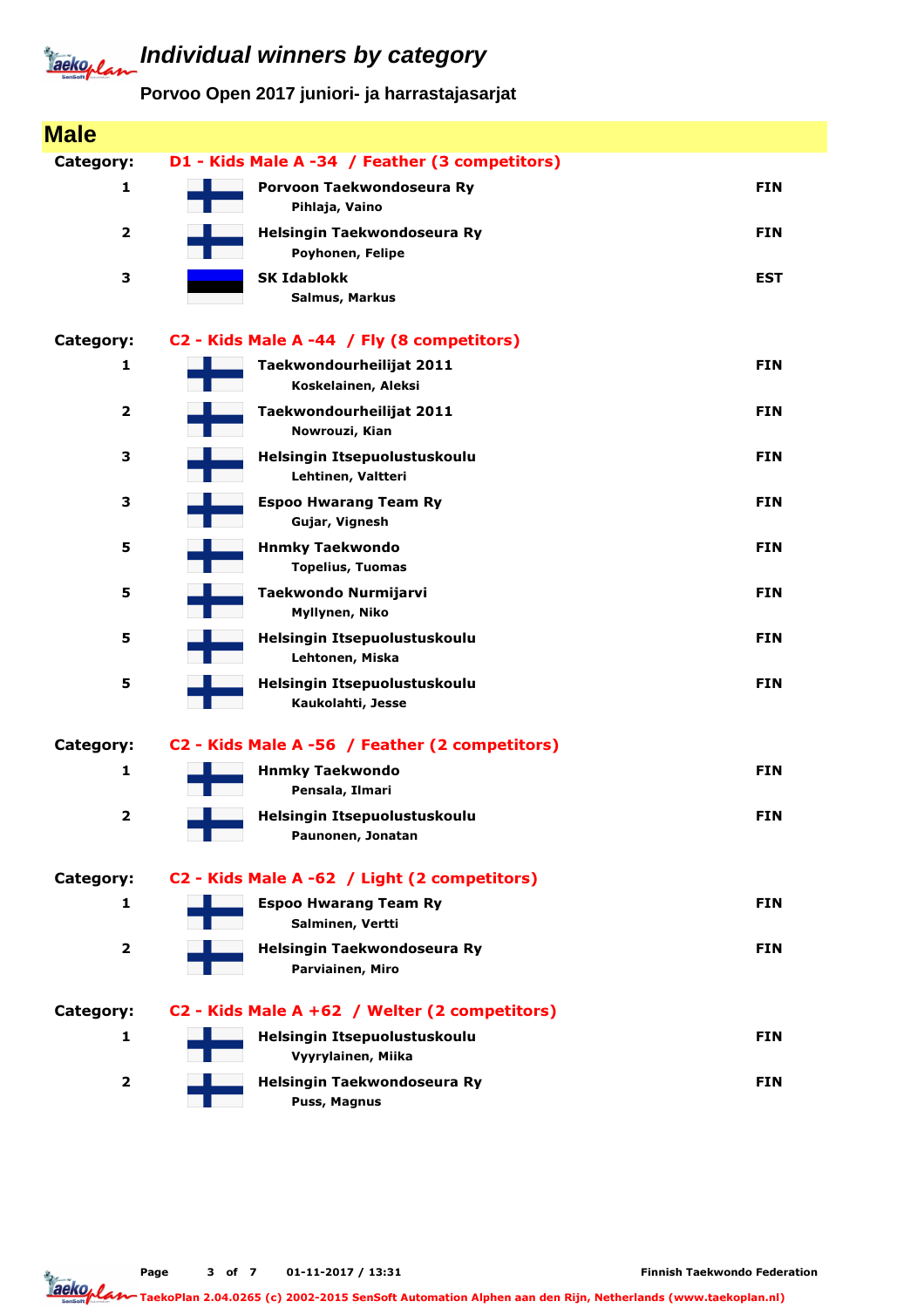## **Individual winners by category** Tackoplan

**Porvoo Open 2017 juniori- ja harrastajasarjat**

| <b>Male</b>             |                                                     |            |
|-------------------------|-----------------------------------------------------|------------|
| Category:               | B2 - Juniors Male A -63 / (3 competitors)           |            |
| 1                       | <b>Hnmky Taekwondo</b><br>Lehmusto, Julius          | <b>FIN</b> |
| $\overline{\mathbf{2}}$ | <b>Malmin Taekwondo Ry</b><br>Hassani, Farid        | <b>FIN</b> |
| 3                       | Klaukkalan Tae Kwon Do Ry<br><b>Halenius, Eero</b>  | <b>FIN</b> |
| Category:               | H - Beginners Male A +80 / (2 competitors)          |            |
| 1                       | Porvoon Taekwondoseura Ry<br>Ratilainen, Sami       | <b>FIN</b> |
| $\overline{\mathbf{2}}$ | Taekwondourheilijat 2011<br><b>Hyvarinen, Risto</b> | <b>FIN</b> |
| Category:               | S30 - Masters Male A +80 / (2 competitors)          |            |
| 1                       | <b>Espoo Hwarang Team Ry</b><br>Lehti, Kari-Matti   | <b>FIN</b> |
| $\overline{\mathbf{2}}$ | <b>Espoo Mudo Academy Ry</b><br>Fellman, Lauri      | <b>FIN</b> |

Page 4 of 7 01-11-2017 / 13:31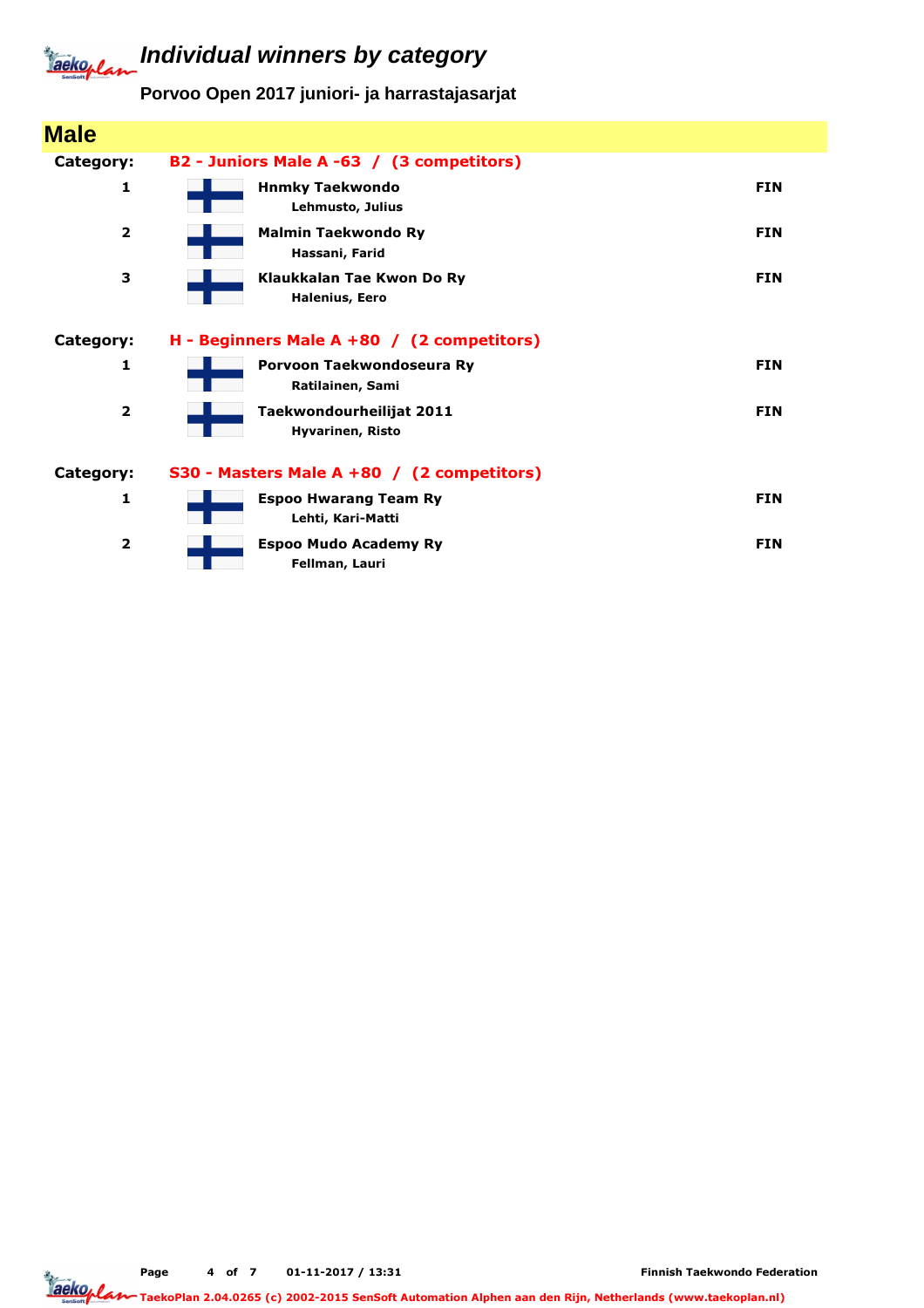## **Individual winners by category** Tackoplan

**Porvoo Open 2017 juniori- ja harrastajasarjat**

| <b>Female</b>           |                                                  |            |
|-------------------------|--------------------------------------------------|------------|
| Category:               | E1 - Kids Female A -30 / (2 competitors)         |            |
| 1                       | Taekwondourheilijat 2011<br>Vaisanen, Alisa      | <b>FIN</b> |
| $\overline{\mathbf{2}}$ | Porvoon Taekwondoseura Ry<br>Bonn, Hannah        | <b>FIN</b> |
| Category:               | D2 - Kids Female A -35 / (7 competitors)         |            |
| 1                       | Taekwondo Nurmijarvi<br>Nieminen, Vivian         | <b>FIN</b> |
| $\overline{\mathbf{2}}$ | Eurowon Jyvaskyla<br>Harrivaara, Ida             | <b>FIN</b> |
| 3                       | Herttoniemen Taekwondo Hwang<br>Suits, Adeliine  | <b>FIN</b> |
| 3                       | <b>Malmin Taekwondo Ry</b><br>Al-Jafari, Sadiin  | <b>FIN</b> |
| 5                       | Taekwondourheilijat 2011<br>Seimola, Kaisla      | <b>FIN</b> |
| 5                       | Taekwondo Nurmijarvi<br>Kleemola, Emma           | <b>FIN</b> |
| 5                       | <b>Budokwai Taekwondo</b><br>Manninen, Julia     | <b>FIN</b> |
| Category:               | D2 - Kids Female A -40 / (3 competitors)         |            |
| 1                       | <b>Hnmky Taekwondo</b><br>Tallgren, Elli         | <b>FIN</b> |
| $\mathbf{2}$            | Korson Kaiku / Taekwondo<br>Huttunen, Vanessa    | <b>FIN</b> |
| З                       | <b>Espoo Hwarang Team Ry</b><br>Eskola, Lotta    | <b>FIN</b> |
| Category:               | D2 - Kids Female A -45 / (3 competitors)         |            |
| 1                       | <b>Malmin Taekwondo Ry</b><br>Elhabbal, Razan    | <b>FIN</b> |
| $\overline{\mathbf{2}}$ | Herttoniemen Taekwondo Hwang<br>Orupabo, Serafia | <b>FIN</b> |
| З                       | Porvoon Taekwondoseura Ry<br>Katanajenko, Karina | <b>FIN</b> |
| Category:               | D1 - Kids Female A -28 / Fly (2 competitors)     |            |
| 1                       | Helsingin Taekwondoseura Ry<br>Susiluoto, Inari2 | <b>FIN</b> |
| 2                       | Porvoon Taekwondoseura Ry<br>Ramo, Jenna         | <b>FIN</b> |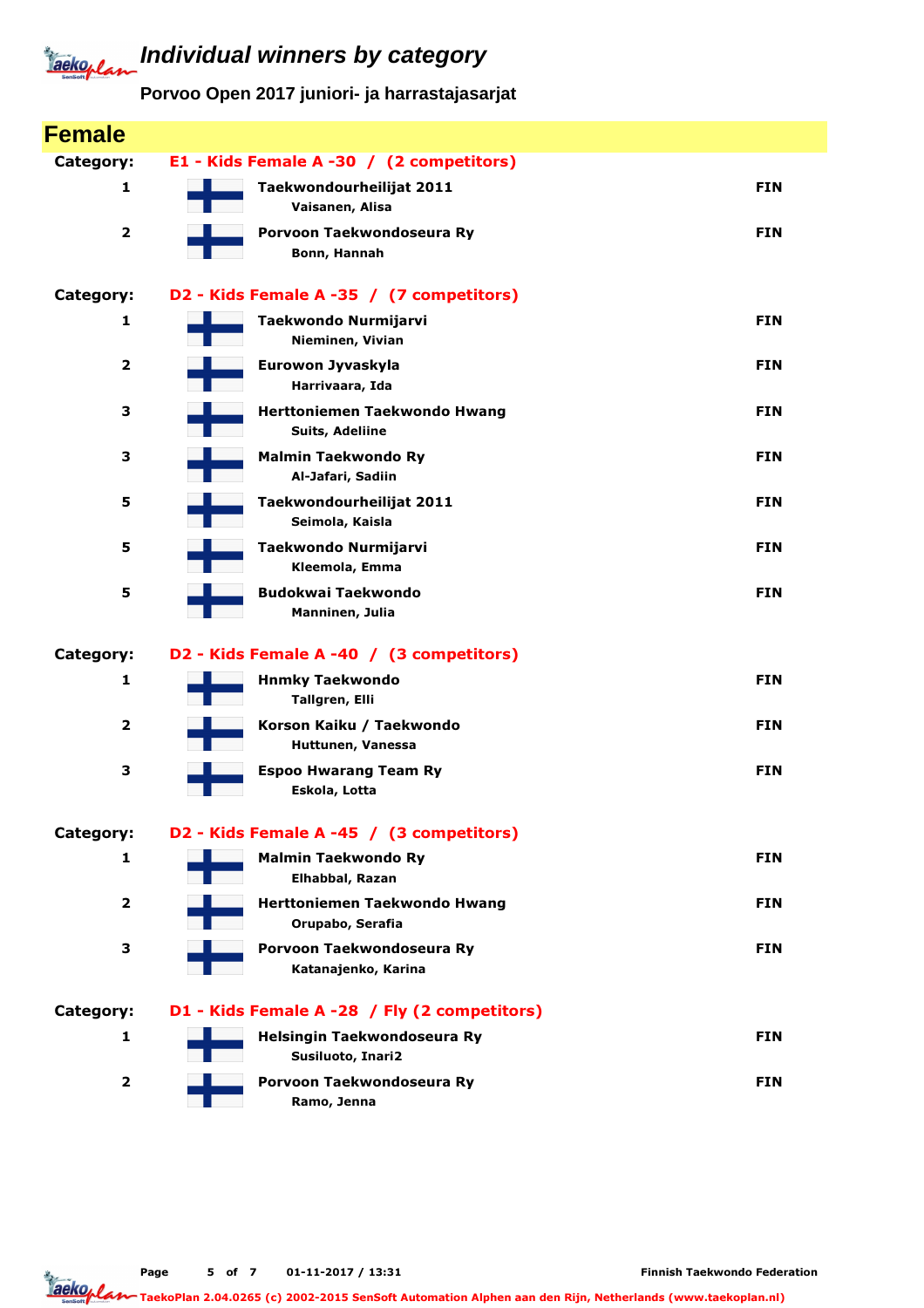## **Individual winners by category** Jackeplan

**Porvoo Open 2017 juniori- ja harrastajasarjat**

| <b>Female</b>           |                                                    |            |
|-------------------------|----------------------------------------------------|------------|
| Category:               | C2 - Kids Female A -48 / Bantam (2 competitors)    |            |
| 1                       | Toijalan Taekwondo - Chun<br>Arminen, Maikki       | <b>FIN</b> |
| $\overline{\mathbf{2}}$ | Helsingin Taekwondoseura Ry<br>Laasonen, Alice     | <b>FIN</b> |
| Category:               | C2 - Kids Female A -52 / Feather (4 competitors)   |            |
| 1                       | Hämeenlinnan Taekwondoseura Ry<br>Vierela, Olivia  | <b>FIN</b> |
| $\overline{2}$          | Porvoon Taekwondoseura Ry<br>Posti, Ellinoora      | <b>FIN</b> |
| З                       | <b>Malmin Taekwondo Ry</b><br>Al-Jafari, Dania     | <b>FIN</b> |
| З                       | <b>Malmin Taekwondo Ry</b><br>Markkula, Iines      | <b>FIN</b> |
| Category:               | C2 - Kids Female A +58 / Welter (3 competitors)    |            |
| 1                       | Riihimäen Taekwondo Ry<br>Kaihilahti, Wilma        | <b>FIN</b> |
| $\overline{\mathbf{2}}$ | <b>Malmin Taekwondo Ry</b><br>Myrskysalo, Tessa    | <b>FIN</b> |
| З                       | Taekwondourheilijat 2011<br>Vepsa, Teresa          | <b>FIN</b> |
| Category:               | B2 - Juniors Female A -63 / (6 competitors)        |            |
| 1                       | Forssan Taekwondoseura Ry<br>Yli-Kahrakuusi, Ronja | <b>FIN</b> |
| $\overline{2}$          | <b>Espoo Hwarang Team Ry</b><br>Uuskoski, Patricia | <b>FIN</b> |
| 3                       | <b>Malmin Taekwondo Ry</b><br>Heikkinen, Jenna     | <b>FIN</b> |
| З                       | <b>Malmin Taekwondo Ry</b><br>Patoluoto, Aino      | <b>FIN</b> |
| 5                       | <b>Hnmky Taekwondo</b><br>Tallgren, Heini          | <b>FIN</b> |
| 5                       | Taekwondourheilijat 2011<br>Shor, Alina            | <b>FIN</b> |
| Category:               | B2 - Juniors Female A +63 / (2 competitors)        |            |
| 1                       | Porvoon Taekwondoseura Ry<br>Varpio, Emilia        | <b>FIN</b> |
| 2                       | <b>Malmin Taekwondo Ry</b><br>Int, Kristina        | <b>FIN</b> |